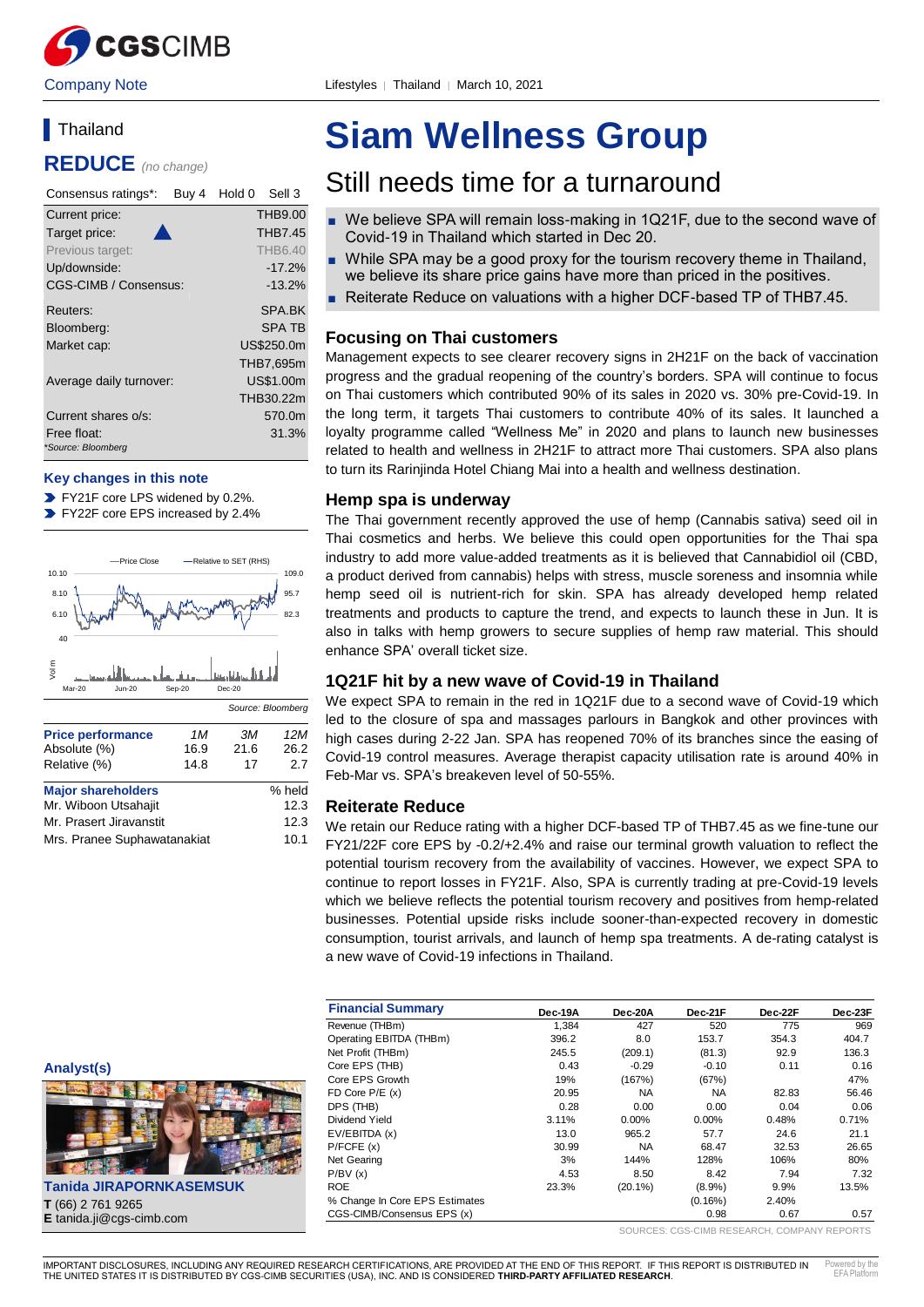

# Still needs time for a turnaround

# **Potential new spa products or treatments from Cannabis**

The Thai government recently approved the use of hemp (Cannabis sativa) seed oil in Thai cosmetics. We believe this could open opportunities for the Thai spa industry to add more value-added treatments as it is believed that Cannabidiol oil (CBD, a product derived from cannabis) helps with stress, muscle soreness and insomnia while hemp seed oil is nutrient-rich for skin.

As such, Thailand as a premier health and wellness travel destination and SPA as the largest spa chain in Thailand could benefit from this trend, in our view. SPA said it is in the process of studying and developing hemp extract-infused spa products and treatments and expects to launch these in Jun 2021. It is also in talks with hemp raw material suppliers. This should enhance SPA's overall ticket size.



# **Earnings revisions**

We maintain our Reduce rating with a higher DCF-based TP of THB7.45 as we fine-tune our FY21/22F core EPS by -0.2/+2.4% and raise our valuation multiple to reflect the potential tourism recovery.

|                           | <b>FY21F</b> |            |         | <b>FY22F</b> |            |         |
|---------------------------|--------------|------------|---------|--------------|------------|---------|
|                           | Old          | <b>New</b> | %chg    | Old          | <b>New</b> | $%$ chg |
| Sales (THBm)              | 524          | 520        | $-1%$   | 772          | 775        | 0%      |
| Total revenue (THBm)      | 533          | 529        | $-1%$   | 781          | 784        | 0%      |
| Core net profit (THBm)    | 81.2         | 81.3       | $-0.2%$ | 91           | 93         | 2.4%    |
| Core EPS (THB)            | (0.09)       | (0.10)     | $-0.2%$ | 0.11         | 0.11       | 2.4%    |
|                           |              |            | %pt     |              |            | $\%$ pt |
| Revenue growth (%)        | 26.0%        | 21.7%      | (4.3)   | 47.3%        | 49.1%      | 1.8     |
| Gross margins (%)         | 10.7%        | 11.1%      | 0.4     | 32.5%        | $33.0\%$   | 0.5     |
| SG&A-to-sales (%)         | 21.5%        | 21.5%      |         | 16.0%        | 16.0%      |         |
| Net margins (%)           | $-15.5%$     | $-15.6%$   | (0.2)   | 11.8%        | 12.0%      | 0.2     |
| Key assumption            |              |            | %pt     |              |            | %pt     |
| SSSG %                    | 25%          | 20%        | (5.0)   | 55%          | 55%        |         |
|                           |              |            | %chg    |              |            | %chg    |
| No.of branches - domestic | 67           | 67         | $0\%$   | 72           | 72         | 0%      |
| No.of branches - overseas | 5            | 5          | 0%      | 5            | 5          | 0%      |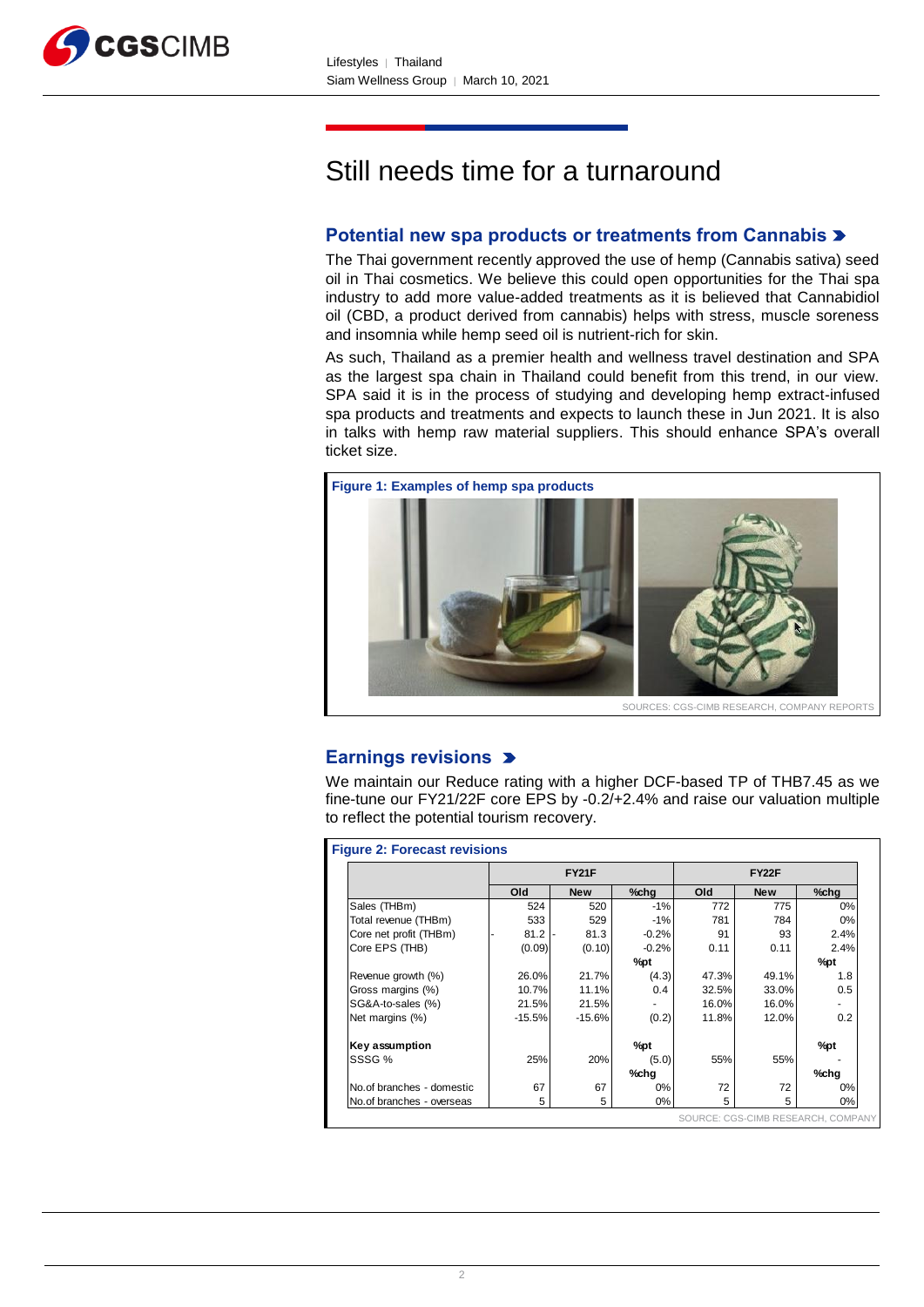

Lifestyles | Thailand Siam Wellness Group │ March 10, 2021



We believe SPA a good proxy for the tourism recovery theme. However, we expect SPA to continue to report losses in FY21F. Also, SPA is currently trading at pre-Covid-19 levels which we believe reflect the potential tourism recovery and positives from hemp related businesses. Potential upside risks include sooner-than-expected recovery in domestic consumption, tourist arrivals, and launch of hemp spa treatments. A de-rating catalyst is a new wave of Covid-19 infections in Thailand.

| <b>Figure 5: DCF valuation</b> |                                    |
|--------------------------------|------------------------------------|
|                                | <b>DCF</b>                         |
| <b>WACC</b>                    | 6.7%                               |
| Terminal growth rate           | 2.5%                               |
| No of years                    | 5                                  |
| PV of FCF (THB m)              | 1,413                              |
| PV of TV (THB m)               | 6,127                              |
| Sum of NPV to firm (THB m)     | 7,540                              |
| Net debt (cash) (THB m)        | 1,173                              |
| Sum of NPV to equity (THB m)   | 6,368                              |
| Outstanding shares (m)         | 855                                |
| DCF based fair value (THB)     | 7.45                               |
|                                | SOURCE: CGS-CIMB RESEARCH, COMPANY |

|                        | <b>Figure 6: Peers comparison</b> |         |              |                     |               |       |        |                    |            |             |      |                    |                   |                    |              |                    |                                    |
|------------------------|-----------------------------------|---------|--------------|---------------------|---------------|-------|--------|--------------------|------------|-------------|------|--------------------|-------------------|--------------------|--------------|--------------------|------------------------------------|
| Company                | <b>Bloomberg</b>                  | Recom.- | Price        | <b>Target Price</b> | <b>Market</b> |       | P/E(x) |                    | 3-year EPS | P/BV(x)     |      |                    | Recurring ROE (%) | EV/EBITDA (x)      |              |                    | Dividend Yield (%)                 |
|                        | <b>Ticker</b>                     |         | (local curr) | (local curr)        | (US\$ m)      | CY20F | CY21F  | CY <sub>22</sub> F | CAGR (%)   | CY20F CY21F |      | CY <sub>20</sub> F | <b>CY21F</b>      | CY <sub>20</sub> F | <b>CY21F</b> | CY <sub>20</sub> F | <b>CY21F</b>                       |
| Tourism                |                                   |         |              |                     |               |       |        |                    |            |             |      |                    |                   |                    |              |                    |                                    |
| Central Plaza Hotel    | <b>CENTEL TB</b>                  | Reduce  | 34.50        | 21.00               | 1.513         | N/A   | N/A    | 49.4               | $-17.6%$   | 4.69        | 5.02 | $-22.9%$           | $-6.9%$           | 72.3               | 14.7         | N/A                | N/A                                |
| Minor International    | <b>MINT TB</b>                    | Reduce  | 30.75        | 21.00               | 5,750         | N/A   | N/A    | N/A                | $-187.2%$  | 2.38        | 2.78 | $-30.7%$           | $-15.5%$          | 268.8              | 13.3         | N/A                | N/A                                |
| The Erawan Group       | ERW TB                            | Add     | 4.52         | 4.80                | 370           | N/A   | N/A    | 247.8              | $-53.1%$   | 2.98        | 3.79 | $-27.4%$           | $-23.5%$          | N/A                | 123.8        | N/A                | N/A                                |
| Siam Wellness Group    | <b>SPATB</b>                      | Reduce  | 9.00         | 7.45                | 250           | N/A   | N/A    | 82.8               | $-36.6%$   | 8.50        | 8.42 | $-19.2%$           | $-9.1%$           | 822.9              | 40.4         | N/A                | N/A                                |
| S Hotels and Resorts   | SHR TB                            | Add     | 2.82         | 2.70                | 337           | N/A   | N/A    | 66.5               | N/A        | 0.62        | 0.63 | $-11.2%$           | $-2.6%$           | N/A                | 25.9         | N/A                | N/A                                |
| <b>Tourism Average</b> |                                   |         |              |                     | 8,221         |       |        |                    | $-168.4%$  | 2.21        | 2.71 | $-26.4%$           | $-12.7%$          | 361.8              | 14.8         | N/A                | N/A                                |
|                        |                                   |         |              |                     |               |       |        |                    |            |             |      |                    |                   |                    |              |                    | SOURCE: CGS-CIMB RESEARCH, COMPANY |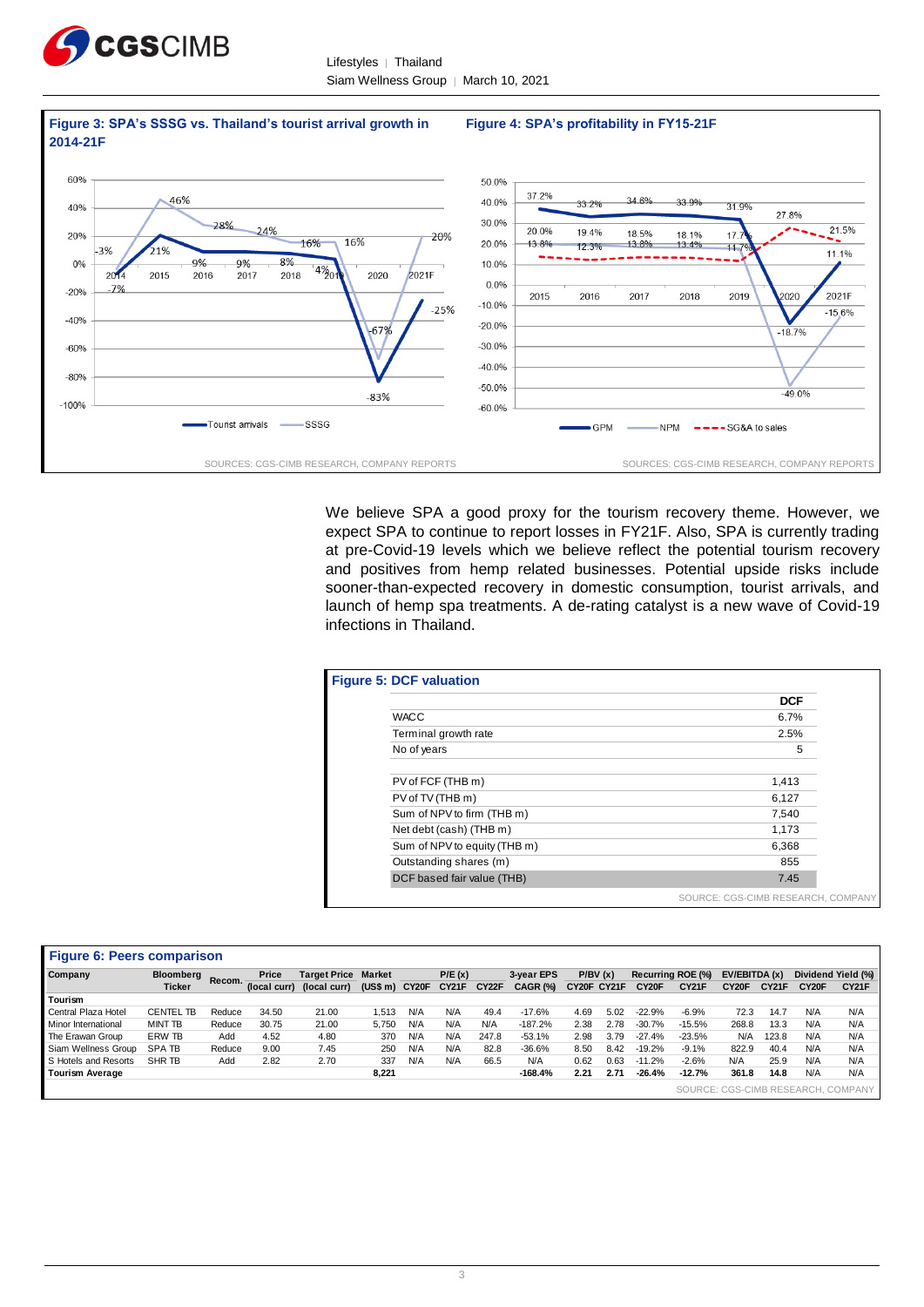

### **BY THE NUMBERS**



#### **Profit & Loss**

| (THBm)                                    | Dec-19A  | Dec-20A        | Dec-21F  | Dec-22F  | Dec-23F  |
|-------------------------------------------|----------|----------------|----------|----------|----------|
| <b>Total Net Revenues</b>                 | 1,384    | 427            | 520      | 775      | 969      |
| <b>Gross Profit</b>                       | 559      | 127            | 265      | 478      | 550      |
| <b>Operating EBITDA</b>                   | 396      | 8              | 154      | 354      | 405      |
| Depreciation And Amortisation             | $-118$   | $-206$         | $-208$   | $-223$   | $-227$   |
| <b>Operating EBIT</b>                     | 279      | $-198$         | -54      | 132      | 178      |
| Financial Income/(Expense)                | $-10$    | $-21$          | $-36$    | $-32$    | $-17$    |
| Pretax Income/(Loss) from Assoc.          | $\Omega$ | $\Omega$       | $\Omega$ | $\Omega$ | $\Omega$ |
| Non-Operating Income/(Expense)            | 19       | 9              | 9        | 9        | 9        |
| Profit Before Tax (pre-El)                | 288      | $-211$         | $-81$    | 109      | 170      |
| <b>Exceptional Items</b>                  |          |                |          |          |          |
| Pre-tax Profit                            | 288      | $-211$         | $-81$    | 109      | 170      |
| Taxation                                  | $-45$    | $\overline{2}$ | 0        | $-16$    | $-34$    |
| Exceptional Income - post-tax             |          |                |          |          |          |
| <b>Profit After Tax</b>                   | 242      | $-209$         | $-81$    | 93       | 136      |
| Minority Interests                        | $-1$     | $\Omega$       | $\Omega$ | $\Omega$ | $\Omega$ |
| <b>Preferred Dividends</b>                |          |                |          |          |          |
| FX Gain/(Loss) - post tax                 |          |                |          |          |          |
| Other Adjustments - post-tax              | 4        | $\Omega$       | $\Omega$ | $\Omega$ | $\Omega$ |
| <b>Net Profit</b>                         | 245      | $-209$         | -81      | 93       | 136      |
| <b>Recurring Net Profit</b>               | 245      | $-204$         | $-81$    | 93       | 136      |
| <b>Fully Diluted Recurring Net Profit</b> | 245      | $-204$         | -81      | 93       | 136      |

#### **Cash Flow**

| (THBm)                           | Dec-19A | Dec-20A | Dec-21F | Dec-22F | Dec-23F |
|----------------------------------|---------|---------|---------|---------|---------|
| <b>EBITDA</b>                    | 396.2   | 8.0     | 153.7   | 354.3   | 404.7   |
| Cash Flow from Invt. & Assoc.    |         |         |         |         |         |
| Change In Working Capital        | 9.2     | (132.0) | 40.9    | 28.0    | 27.8    |
| (Incr)/Decr in Total Provisions  |         |         |         |         |         |
| Other Non-Cash (Income)/Expense  |         |         |         |         |         |
| <b>Other Operating Cashflow</b>  | (46.8)  | 0.0     | 0.0     | 0.0     | 0.0     |
| Net Interest (Paid)/Received     | (10.5)  | (21.5)  | (36.4)  | (31.7)  | (17.0)  |
| Tax Paid                         | (45.2)  | 2.1     | 0.0     | (16.4)  | (34.1)  |
| <b>Cashflow From Operations</b>  | 302.9   | (143.5) | 158.2   | 334.1   | 381.3   |
| Capex                            | (133.3) | (198.2) | (50.0)  | (80.0)  | (80.0)  |
| Disposals Of FAs/subsidiaries    | (17.8)  | (12.3)  | (1.6)   | (14.7)  | (4.0)   |
| Acq. Of Subsidiaries/investments | (41.1)  | 73.0    | 0.0     | (0.0)   | (10.0)  |
| Other Investing Cashflow         | 54.9    | (19.4)  | 5.8     | (2.9)   | 1.4     |
| Cash Flow From Investing         | (137.3) | (156.8) | (45.8)  | (97.6)  | (92.6)  |
| Debt Raised/(repaid)             |         |         |         |         |         |
| Proceeds From Issue Of Shares    | (0.0)   | 71.2    | 0.0     | 0.0     | 0.0     |
| Shares Repurchased               |         |         |         |         |         |
| Dividends Paid                   | (85.5)  | 0.0     | 0.0     | (37.2)  | (54.5)  |
| <b>Preferred Dividends</b>       |         |         |         |         |         |
| <b>Other Financing Cashflow</b>  | (51.8)  | 221.1   | (158.6) | (185.4) | (173.7) |
| <b>Cash Flow From Financing</b>  | (137.3) | 292.3   | (158.6) | (222.6) | (228.2) |
| <b>Total Cash Generated</b>      | 28.3    | (8.0)   | (46.2)  | 14.0    | 60.6    |
| <b>Free Cashflow To Equity</b>   | 165.5   | (300.3) | 112.4   | 236.6   | 288.8   |
| <b>Free Cashflow To Firm</b>     | 176.0   | (278.8) | 148.8   | 268.3   | 305.8   |

SOURCES: CGS-CIMB RESEARCH, COMPANY REPORTS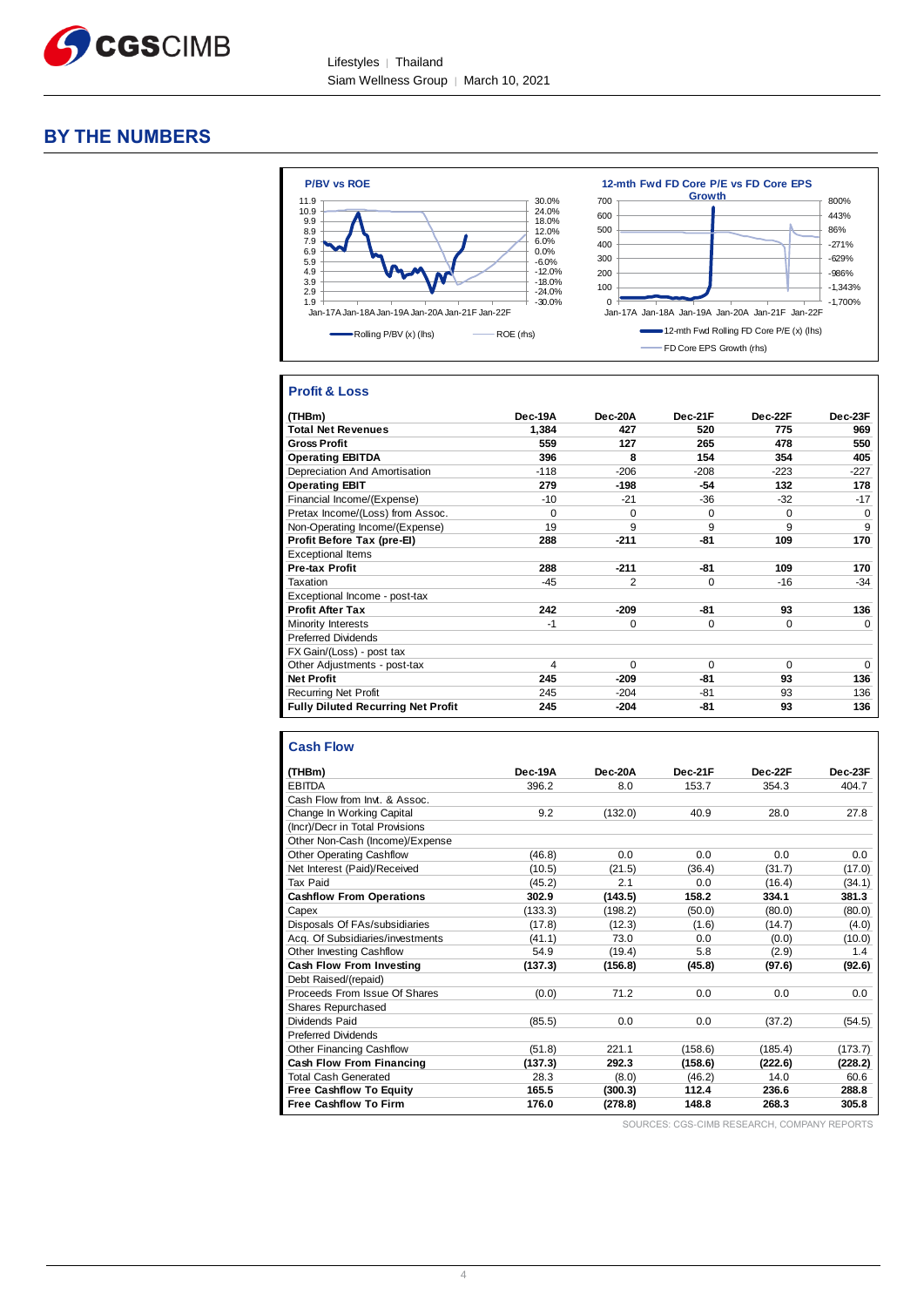

Lifestyles | Thailand Siam Wellness Group │ March 10, 2021

# **BY THE NUMBERS… cont'd**

| <b>Balance Sheet</b>                       |          |          |         |          |         |
|--------------------------------------------|----------|----------|---------|----------|---------|
| (THBm)                                     | Dec-19A  | Dec-20A  | Dec-21F | Dec-22F  | Dec-23F |
| <b>Total Cash And Equivalents</b>          | 126      | 115      | 83      | 43       | 61      |
| <b>Total Debtors</b>                       | 37       | 22       | 36      | 54       | 67      |
| Inventories                                | 40       | 40       | 42      | 49       | 69      |
| <b>Total Other Current Assets</b>          | 54       | 13       | 16      | 24       | 30      |
| <b>Total Current Assets</b>                | 257      | 190      | 177     | 168      | 226     |
| <b>Fixed Assets</b>                        | 1.083    | 2.244    | 2.088   | 1.960    | 1,817   |
| <b>Total Investments</b>                   | 5        | 5        | 5       | 5        | 5       |
| Intangible Assets                          | 34       | 34       | 34      | 34       | 34      |
| <b>Total Other Non-Current Assets</b>      | 138      | 150      | 150     | 150      | 150     |
| <b>Total Non-current Assets</b>            | 1,259    | 2,433    | 2,277   | 2,149    | 2,006   |
| Short-term Debt                            | 5        | $\Omega$ | 0       | $\Omega$ | 0       |
| Current Portion of Long-Term Debt          | 80       | 103      | 80      | 80       | 80      |
| <b>Total Creditors</b>                     | 97       | 45       | 28      | 32       | 46      |
| <b>Other Current Liabilities</b>           | 64       | 213      | 210     | 200      | 193     |
| <b>Total Current Liabilities</b>           | 245      | 361      | 318     | 312      | 319     |
| <b>Total Long-term Debt</b>                | 80       | 288      | 258     | 178      | 98      |
| Hybrid Debt - Debt Component               | $\Omega$ | 1.029    | 918     | 815      | 720     |
| <b>Total Other Non-Current Liabilities</b> | 32       | 27       | 30      | 29       | 29      |
| <b>Total Non-current Liabilities</b>       | 113      | 1.344    | 1,206   | 1.022    | 847     |
| <b>Total Provisions</b>                    | 27       | 22       | 25      | 23       | 24      |
| <b>Total Liabilities</b>                   | 384      | 1,727    | 1,549   | 1,357    | 1,191   |
| Shareholders' Equity                       | 1.132    | 905      | 914     | 970      | 1,051   |
| Minority Interests                         | $\Omega$ | $\Omega$ | 0       | $\Omega$ | 0       |
| <b>Total Equity</b>                        | 1,132    | 905      | 914     | 970      | 1,051   |

### **Key Ratios**

|                                  | Dec-19A | Dec-20A    | Dec-21F   | Dec-22F | Dec-23F |
|----------------------------------|---------|------------|-----------|---------|---------|
| Revenue Growth                   | 22.0%   | $(69.1\%)$ | 21.7%     | 49.1%   | 25.1%   |
| Operating EBITDA Growth          | 21%     | (98%)      | 1822%     | 130%    | 14%     |
| Operating EBITDA Margin          | 28.6%   | 1.9%       | 29.6%     | 45.7%   | 41.8%   |
| Net Cash Per Share (THB)         | $-0.07$ | $-1.53$    | $-1.37$   | $-1.21$ | $-0.98$ |
| BVPS (THB)                       | 1.99    | 1.06       | 1.07      | 1.13    | 1.23    |
| <b>Gross Interest Cover</b>      | 26.57   | $-9.23$    | $-1.49$   | 4.16    | 10.46   |
| <b>Effective Tax Rate</b>        | 15.7%   | 0.0%       | 0.0%      | 15.0%   | 20.0%   |
| Net Dividend Payout Ratio        | 65.0%   | <b>NA</b>  | <b>NA</b> | 40.0%   | 40.0%   |
| <b>Accounts Receivables Days</b> | 8.01    | 25.29      | 20.26     | 21.07   | 22.69   |
| <b>Inventory Days</b>            | 15.69   | 48.88      | 58.94     | 55.73   | 51.23   |
| <b>Accounts Payables Days</b>    | 39.84   | 86.17      | 52.07     | 37.15   | 34.15   |
| <b>ROIC</b> (%)                  | 21.0%   | $(16.0\%)$ | $(2.4\%)$ | 5.3%    | 7.0%    |
| ROCE (%)                         | 21.9%   | $(10.8\%)$ | $(2.4\%)$ | 6.2%    | 8.8%    |
| Return On Average Assets         | 17.7%   | $(9.1\%)$  | $(1.8\%)$ | 5.0%    | 6.6%    |

| <b>Key Drivers</b>       |         |           |          |         |         |
|--------------------------|---------|-----------|----------|---------|---------|
|                          | Dec-19A | Dec-20A   | Dec-21F  | Dec-22F | Dec-23F |
| No. of stores (Thailand) | 66.0    | 65.0      | 67.0     | 72.0    | 77.0    |
| No. of stores (Overseas) | 5.0     | 5.0       | 5.0      | 5.0     | 5.0     |
| SSSG (%)                 | 16.0%   | $-67.0%$  | 20.0%    | 55.0%   | 25.0%   |
| GPM (%)                  | 31.9%   | $-18.7\%$ | 11.1%    | 33.0%   | 33.4%   |
| NPM (%)                  | 17.7%   | -49.0%    | $-15.6%$ | 12.0%   | 14.1%   |

SOURCES: CGS-CIMB RESEARCH, COMPANY REPORTS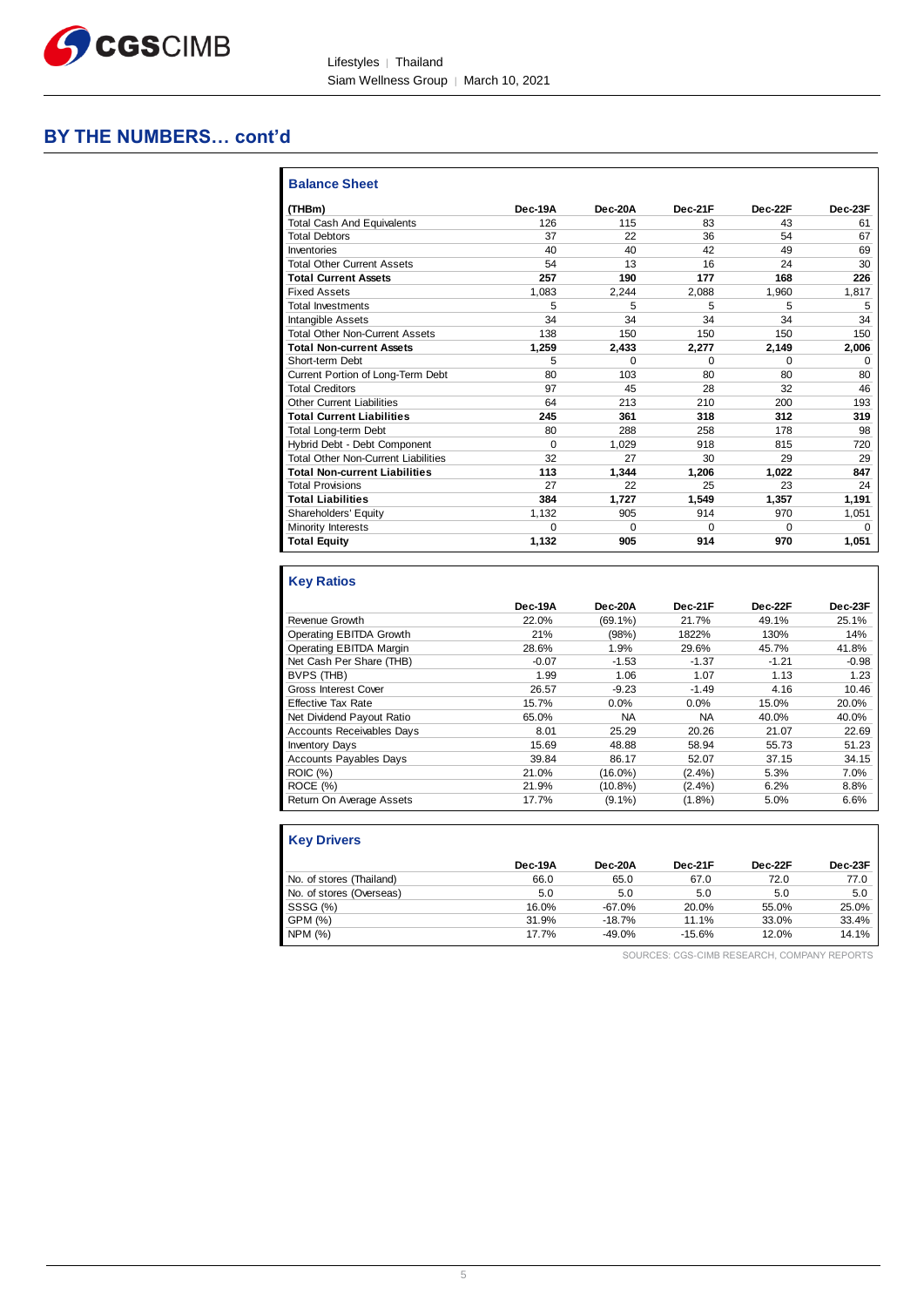

#### **DISCLAIMER**

The content of this report (including the views and opinions expressed therein, and the information comprised therein) has been prepared by and belongs to CGS-CIMB. Reports relating to a specific geographical area are produced and distributed by the corresponding CGS-CIMB entity as listed in the table below.

This report is not directed to, or intended for distribution to or use by, any person or entity who is a citizen or resident of or located in any locality, state, country or other jurisdiction where such distribution, publication, availability or use would be contrary to law or regulation.

By accepting this report, the recipient hereof represents and warrants that he is entitled to receive such report in accordance with the restrictions set forth below and agrees to be bound by the limitations contained herein (including the "Restrictions on Distributions" set out below). Any failure to comply with these limitations may constitute a violation of law. This publication is being supplied to you strictly on the basis that it will remain confidential. No part of this report may be (i) copied, photocopied, duplicated, stored or reproduced in any form by any means; or (ii) redistributed or passed on, directly or indirectly, to any other person in whole or in part, for any purpose without the prior written consent of CGS-CIMB.

The information contained in this research report is prepared from data believed to be correct and reliable at the time of issue of this report. CGS-CIMB may or may not issue regular reports on the subject matter of this report at any frequency and may cease to do so or change the periodicity of reports at any time. CGS-CIMB has no obligation to update this report in the event of a material change to the information contained in this report. CGS-CIMB does not accept any obligation to (i) check or ensure that the contents of this report remain current, reliable or relevant, (ii) ensure that the content of this report constitutes all the information a prospective investor may require, (iii) ensure the adequacy, accuracy, completeness, reliability or fairness of any views, opinions and information, and accordingly, CGS-CIMB, its affiliates and related persons including China Galaxy International Financial Holdings Limited ("CGIFHL") and CIMB Group Sdn. Bhd. ("CIMBG") and their respective related corporations (and their respective directors, associates, connected persons and/or employees) shall not be liable in any manner whatsoever for any consequences (including but not limited to any direct, indirect or consequential losses, loss of profits and damages) of any reliance thereon or usage thereof. In particular, CGS-CIMB disclaims all responsibility and liability for the views and opinions set out in this report.

Unless otherwise specified, this report is based upon sources which CGS-CIMB considers to be reasonable. Such sources will, unless otherwise specified, for market data, be market data and prices available from the main stock exchange or market where the relevant security is listed, or, where appropriate, any other market. Information on the accounts and business of company(ies) will generally be based on published statements of the company(ies), information disseminated by regulatory information services, other publicly available information and information resulting from our research.

Whilst every effort is made to ensure that statements of facts made in this report are accurate, all estimates, projections, forecasts, expressions of opinion and other subjective judgments contained in this report are based on assumptions considered to be reasonable as of the date of the document in which they are contained and must not be construed as a representation that the matters referred to therein will occur. Past performance is not a reliable indicator of future performance. The value of investments may go down as well as up and those investing may, depending on the investments in question, lose more than the initial investment. No report shall constitute an offer or an invitation by or on behalf of CGS-CIMB or any of its affiliates (including CGIFHL, CIMBG and their respective related corporations) to any person to buy or sell any investments.

CGS-CIMB, its affiliates and related corporations (including CGIFHL, CIMBG and their respective related corporations) and/or their respective directors, associates, connected parties and/or employees may own or have positions in securities of the company(ies) covered in this research report or any securities related thereto and may from time to time add to or dispose of, or may be materially interested in, any such securities. Further, CGS-CIMB, its affiliates and their respective related corporations (including CGIFHL, CIMBG and their respective related corporations) do and seek to do business with the company(ies) covered in this research report and may from time to time act as market maker or have assumed an underwriting commitment in securities of such company(ies), may sell them to or buy them from customers on a principal basis and may also perform or seek to perform significant investment banking, advisory, underwriting or placement services for or relating to such company(ies) as well as solicit such investment, advisory or other services from any entity mentioned in this report.

CGS-CIMB or its affiliates (including CGIFHL, CIMBG and their respective related corporations) may enter into an agreement with the company(ies) covered in this report relating to the production of research reports. CGS-CIMB may disclose the contents of this report to the company(ies) covered by it and may have amended the contents of this report following such disclosure.

The analyst responsible for the production of this report hereby certifies that the views expressed herein accurately and exclusively reflect his or her personal views and opinions about any and all of the issuers or securities analysed in this report and were prepared independently and autonomously. No part of the compensation of the analyst(s) was, is, or will be directly or indirectly related to the inclusion of specific recommendations(s) or view(s) in this report. The analyst(s) who prepared this research report is prohibited from receiving any compensation, incentive or bonus based on specific investment banking transactions or for providing a specific recommendation for, or view of, a particular company. Information barriers and other arrangements may be established where necessary to prevent conflicts of interests arising. However, the analyst(s) may receive compensation that is based on his/their coverage of company(ies) in the performance of his/their duties or the performance of his/their recommendations and the research personnel involved in the preparation of this report may also participate in the solicitation of the businesses as described above. In reviewing this research report, an investor should be aware that any or all of the foregoing, among other things, may give rise to real or potential conflicts of interest. Additional information is, subject to the duties of confidentiality, available on request.

Reports relating to a specific geographical area are produced by the corresponding CGS-CIMB entity as listed in the table below. The term "CGS-CIMB" shall denote, where appropriate, the relevant entity distributing or disseminating the report in the particular jurisdiction referenced below, or, in every other case except as otherwise stated herein, CGS-CIMB Securities International Pte. Ltd. and its affiliates, subsidiaries and related corporations.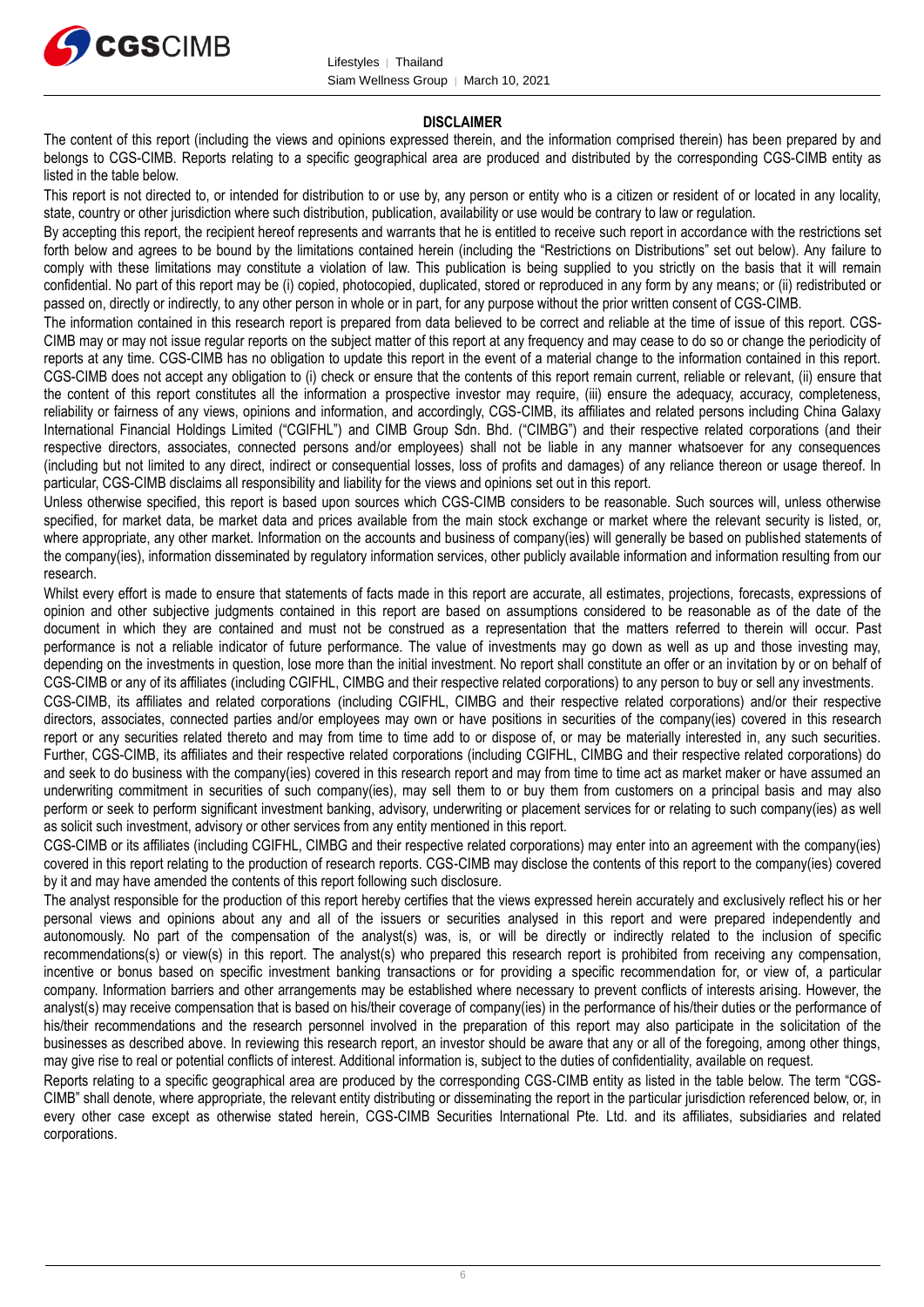

Lifestyles │ Thailand Siam Wellness Group │ March 10, 2021

| Country     | <b>CGS-CIMB Entity</b>                                   | <b>Regulated by</b>                                             |
|-------------|----------------------------------------------------------|-----------------------------------------------------------------|
| Hong Kong   | CGS-CIMB Securities (Hong Kong) Limited                  | Securities and Futures Commission Hong Kong                     |
| India       | CGS-CIMB Securities (India) Private Limited              | Securities and Exchange Board of India (SEBI)                   |
| Indonesia   | PT CGS-CIMB Sekuritas Indonesia                          | Financial Services Authority of Indonesia                       |
| Malaysia    | CGS-CIMB Securities Sdn. Bhd. (formerly known as Jupiter | Securities Commission Malaysia                                  |
|             | Securities Sdn, Bhd.)                                    |                                                                 |
| Singapore   | CGS-CIMB Research Pte. Ltd.                              | Monetary Authority of Singapore                                 |
| South Korea | CGS-CIMB Securities (Hong Kong) Limited, Korea Branch    | Financial Services Commission and Financial Supervisory Service |
| Thailand    | CGS-CIMB Securities (Thailand) Co. Ltd.                  | Securities and Exchange Commission Thailand                     |

#### **Other Significant Financial Interests:**

(i) As of February 28, 2021 CGS-CIMB has a proprietary position in the securities (which may include but not be limited to shares, warrants, call warrants and/or any other derivatives) in the following company or companies covered or recommended in this report:

#### (a) Minor International

(ii) Analyst Disclosure: As of March 10, 2021, the analyst(s) who prepared this report, and the associate(s), has / have an interest in the securities (which may include but not be limited to shares, warrants, call warrants and/or any other derivatives) in the following company or companies covered or recommended in this report:

 $(a) -$ 

This report does not purport to contain all the information that a prospective investor may require. Neither CGS-CIMB nor any of its affiliates (including CGIFHL, CIMBG and their related corporations) make any guarantee, representation or warranty, express or implied, as to the adequacy, accuracy, completeness, reliability or fairness of any such information and opinion contained in this report. Neither CGS-CIMB nor any of its affiliates nor their related persons (including CGIFHL, CIMBG and their related corporations) shall be liable in any manner whatsoever for any consequences (including but not limited to any direct, indirect or consequential losses, loss of profits and damages) of any reliance thereon or usage thereof.

This report is general in nature and has been prepared for information purposes only. It is intended for circulation amongst CGS-CIMB's clients generally and does not have regard to the specific investment objectives, financial situation and the particular needs of any specific person who may receive this report. The information and opinions in this report are not and should not be construed or considered as an offer, recommendation or solicitation to buy or sell the subject securities, related investments or other financial instruments or any derivative instrument, or any rights pertaining thereto.

Investors are advised to make their own independent evaluation of the information contained in this research report, consider their own individual investment objectives, financial situation and particular needs and consult their own professional and financial advisers as to the legal, business, financial, tax and other aspects before participating in any transaction in respect of the securities of company(ies) covered in this research report. The securities of such company(ies) may not be eligible for sale in all jurisdictions or to all categories of investors.

#### Restrictions on Distributions

**Australia:** Despite anything in this report to the contrary, this research is provided in Australia by CGS-CIMB Securities (Singapore) Pte. Ltd. and CGS-CIMB Securities (Hong Kong) Limited. This research is only available in Australia to persons who are "wholesale clients" (within the meaning of the Corporations Act 2001 (Cth) and is supplied solely for the use of such wholesale clients and shall not be distributed or passed on to any other person. You represent and warrant that if you are in Australia, you are a "wholesale client". This research is of a general nature only and has been prepared without taking into account the objectives, financial situation or needs of the individual recipient. CGS-CIMB Securities (Singapore) Pte. Ltd. and CGS-CIMB Securities (Hong Kong) Limited do not hold, and are not required to hold an Australian financial services license. CGS-CIMB Securities (Singapore) Pte. Ltd. and CGS-CIMB Securities (Hong Kong) Limited rely on "passporting" exemptions for entities appropriately licensed by the Monetary Authority of Singapore (under ASIC Class Order 03/1102) and the Securities and Futures Commission in Hong Kong (under ASIC Class Order 03/1103).

**Canada:** This research report has not been prepared in accordance with the disclosure requirements of Dealer Member Rule 3400 – Research Restrictions and Disclosure Requirements of the Investment Industry Regulatory Organization of Canada. For any research report distributed by CIBC, further disclosures related to CIBC conflicts of interest can be found at https://researchcentral.cibcwm.com .

**China:** For the purpose of this report, the People's Republic of China ("PRC") does not include the Hong Kong Special Administrative Region, the Macau Special Administrative Region or Taiwan. The distributor of this report has not been approved or licensed by the China Securities Regulatory Commission or any other relevant regulatory authority or governmental agency in the PRC. This report contains only marketing information. The distribution of this report is not an offer to buy or sell to any person within or outside PRC or a solicitation to any person within or outside of PRC to buy or sell any instruments described herein. This report is being issued outside the PRC to a limited number of institutional investors and may not be provided to any person other than the original recipient and may not be reproduced or used for any other purpose.

**France:** Only qualified investors within the meaning of French law shall have access to this report. This report shall not be considered as an offer to subscribe to, or used in connection with, any offer for subscription or sale or marketing or direct or indirect distribution of financial instruments and it is not intended as a solicitation for the purchase of any financial instrument.

**Germany:** This report is only directed at persons who are professional investors as defined in sec 31a(2) of the German Securities Trading Act (WpHG). This publication constitutes research of a non-binding nature on the market situation and the investment instruments cited here at the time of the publication of the information.

The current prices/yields in this issue are based upon closing prices from Bloomberg as of the day preceding publication. Please note that neither the German Federal Financial Supervisory Agency (BaFin), nor any other supervisory authority exercises any control over the content of this report. **Hong Kong:** This report is issued and distributed in Hong Kong by CGS-CIMB Securities (Hong Kong) Limited ("CHK") which is licensed in Hong Kong by the Securities and Futures Commission for Type 1 (dealing in securities) and Type 4 (advising on securities) activities. Any investors wishing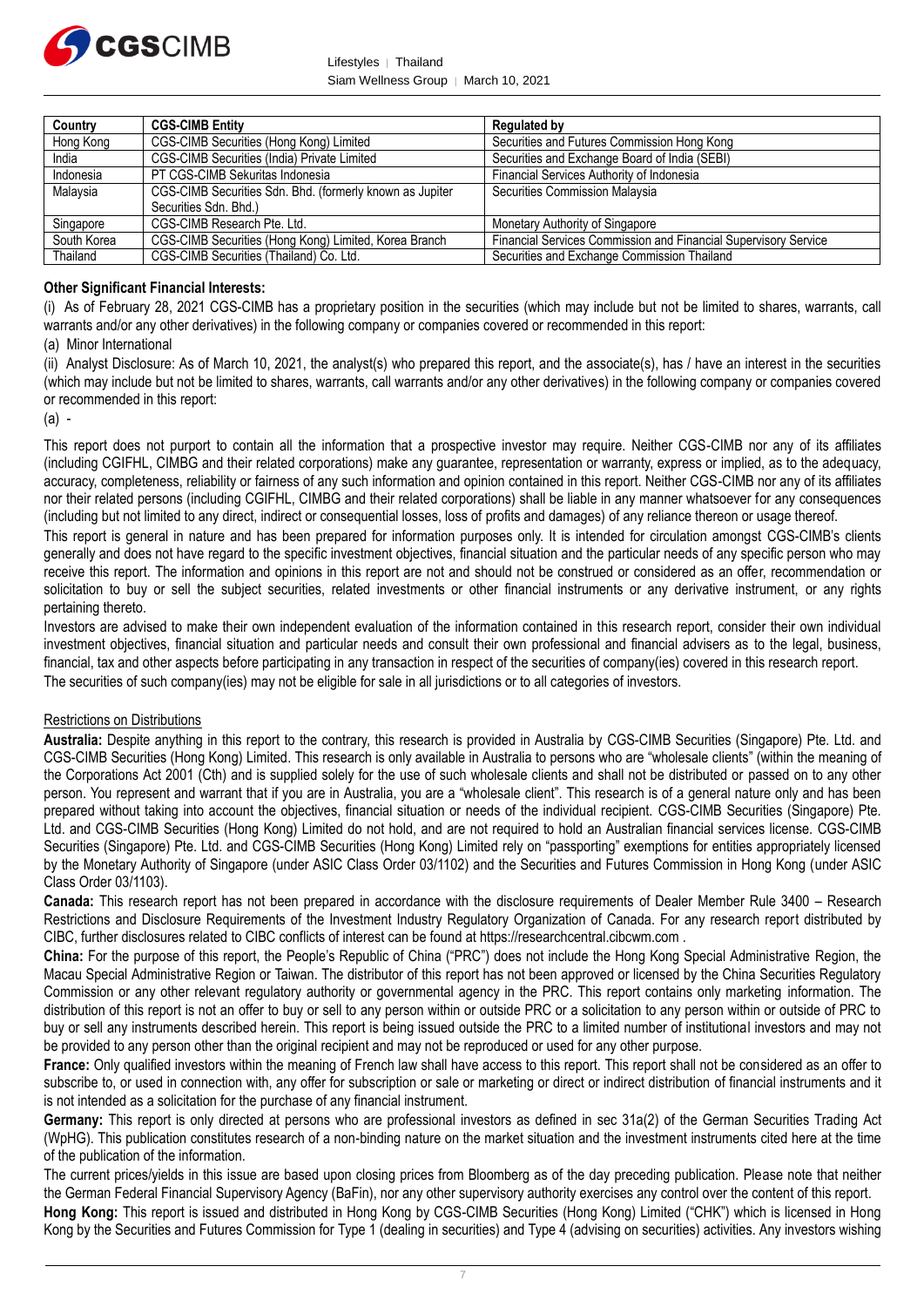

to purchase or otherwise deal in the securities covered in this report should contact the Head of Sales at CGS-CIMB Securities (Hong Kong) Limited. The views and opinions in this research report are our own as of the date hereof and are subject to change. If the Financial Services and Markets Act of the United Kingdom or the rules of the Financial Conduct Authority apply to a recipient, our obligations owed to such recipient therein are unaffected. CHK has no obligation to update its opinion or the information in this research report.

This publication is strictly confidential and is for private circulation only to clients of CHK.

CHK does not make a market on other securities mentioned in the report.

**India:** This report is issued and distributed in India by CGS-CIMB Securities (India) Private Limited ("CGS-CIMB India"). CGS-CIMB India is a subsidiary of CGS-CIMB Securities International Pte. Ltd. which is in turn is a 50:50 joint venture company of CGIFHL and CIMBG. The details of the members of the group of companies of CGS-CIMB can be found at www.cgs-cimb members of the group of companies of CGS-CIMB can be found at www.cgs-cimb.com, CGIFHL at www.chinastock.com.hk/en/ACG/ContactUs/index.aspx and CIMBG at www.cimb.com/en/who-we-are.html. CGS-CIMB India is registered with the National Stock Exchange of India Limited and BSE Limited as a trading and clearing member (Merchant Banking Number: INM000012037) under the Securities and Exchange Board of India (Stock Brokers and Sub-Brokers) Regulations, 1992. In accordance with the provisions of Regulation 4(g) of the Securities and Exchange Board of India (Investment Advisers) Regulations, 2013, CGS-CIMB India is not required to seek registration with the Securities and Exchange Board of India ("SEBI") as an Investment Adviser. CGS-CIMB India is registered with SEBI (SEBI Registration Number: INZ000209135) as a Research Analyst (INH000000669) pursuant to the SEBI (Research Analysts) Regulations, 2014 ("Regulations").

This report does not take into account the particular investment objectives, financial situations, or needs of the recipients. It is not intended for and does not deal with prohibitions on investment due to law/jurisdiction issues etc. which may exist for certain persons/entities. Recipients should rely on their own investigations and take their own professional advice before investment.

The report is not a "prospectus" as defined under Indian Law, including the Companies Act, 2013, and is not, and shall not be, approved by, or filed or registered with, any Indian regulator, including any Registrar of Companies in India, SEBI, any Indian stock exchange, or the Reserve Bank of India. No offer, or invitation to offer, or solicitation of subscription with respect to any such securities listed or proposed to be listed in India is being made, or intended to be made, to the public, or to any member or section of the public in India, through or pursuant to this report.

The research analysts, strategists or economists principally responsible for the preparation of this research report are segregated from the other activities of CGS-CIMB India and they have received compensation based upon various factors, including quality, accuracy and value of research, firm profitability or revenues, client feedback and competitive factors. Research analysts', strategists' or economists' compensation is not linked to investment banking or capital markets transactions performed or proposed to be performed by CGS-CIMB India or its affiliates.

CGS-CIMB India does not have actual / beneficial ownership of 1% or more securities of the subject company in this research report, at the end of the month immediately preceding the date of publication of this research report. However, since affiliates of CGS-CIMB India are engaged in the financial services business, they might have in their normal course of business financial interests or actual / beneficial ownership of one per cent or more in various companies including the subject company in this research report.

CGS-CIMB India or its associates, may: (a) from time to time, have long or short position in, and buy or sell the securities of the subject company in this research report; or (b) be engaged in any other transaction involving such securities and earn brokerage or other compensation or act as a market maker in the financial instruments of the subject company in this research report or act as an advisor or lender/borrower to such company or may have any other potential conflict of interests with respect to any recommendation and other related information and opinions.

CGS-CIMB India, its associates and the analyst engaged in preparation of this research report have not received any compensation for investment banking, merchant banking or brokerage services from the subject company mentioned in the research report in the past 12 months.

CGS-CIMB India, its associates and the analyst engaged in preparation of this research report have not managed or co-managed public offering of securities for the subject company mentioned in the research report in the past 12 months. The analyst from CGS-CIMB India engaged in preparation of this research report or his/her relative (a) do not have any financial interests in the subject company mentioned in this research report; (b) do not own 1% or more of the equity securities of the subject company mentioned in the research report as of the last day of the month preceding the publication of the research report; (c) do not have any material conflict of interest at the time of publication of the research report.

**Indonesia:** This report is issued and distributed by PT CGS-CIMB Sekuritas Indonesia ("CGS-CIMB Indonesia"). The views and opinions in this research report are our own as of the date hereof and are subject to change. CGS-CIMB Indonesia has no obligation to update its opinion or the information in this research report. This report is for private circulation only to clients of CGS-CIMB Indonesia. Neither this report nor any copy hereof may be distributed in Indonesia or to any Indonesian citizens wherever they are domiciled or to Indonesian residents except in compliance with applicable Indonesian capital market laws and regulations.

This research report is not an offer of securities in Indonesia. The securities referred to in this research report have not been registered with the Financial Services Authority (Otoritas Jasa Keuangan) pursuant to relevant capital market laws and regulations, and may not be offered or sold within the territory of the Republic of Indonesia or to Indonesian citizens through a public offering or in circumstances which constitute an offer within the meaning of the Indonesian capital market law and regulations.

**Ireland:** CGS-CIMB is not an investment firm authorised in the Republic of Ireland and no part of this document should be construed as CGS-CIMB acting as, or otherwise claiming or representing to be, an investment firm authorised in the Republic of Ireland.

**Malaysia:** This report is distributed in Malaysia by CGS-CIMB Securities Sdn. Bhd. (formerly known as Jupiter Securities Sdn. Bhd.) ("CGS-CIMB Malaysia") solely for the benefit of and for the exclusive use of our clients. Recipients of this report are to contact CGS-CIMB Malaysia, at 29th Floor Menara CIMB No. 1 Jalan Stesen Sentral 2, Kuala Lumpur Sentral 50470 Kuala Lumpur, Malaysia, in respect of any matters arising from or in connection with this report. CGS-CIMB Malaysia has no obligation to update, revise or reaffirm its opinion or the information in this research reports after the date of this report.

**New Zealand:** In New Zealand, this report is for distribution only to persons who are wholesale clients pursuant to section 5C of the Financial Advisers Act 2008.

**Singapore:** This report is issued and distributed by CGS-CIMB Research Pte Ltd ("CGS-CIMBR"). CGS-CIMBR is a financial adviser licensed under the Financial Advisers Act, Cap 110 ("FAA") for advising on investment products, by issuing or promulgating research analyses or research reports, whether in electronic, print or other form. Accordingly, CGS-CIMBR is a subject to the applicable rules under the FAA unless it is able to avail itself to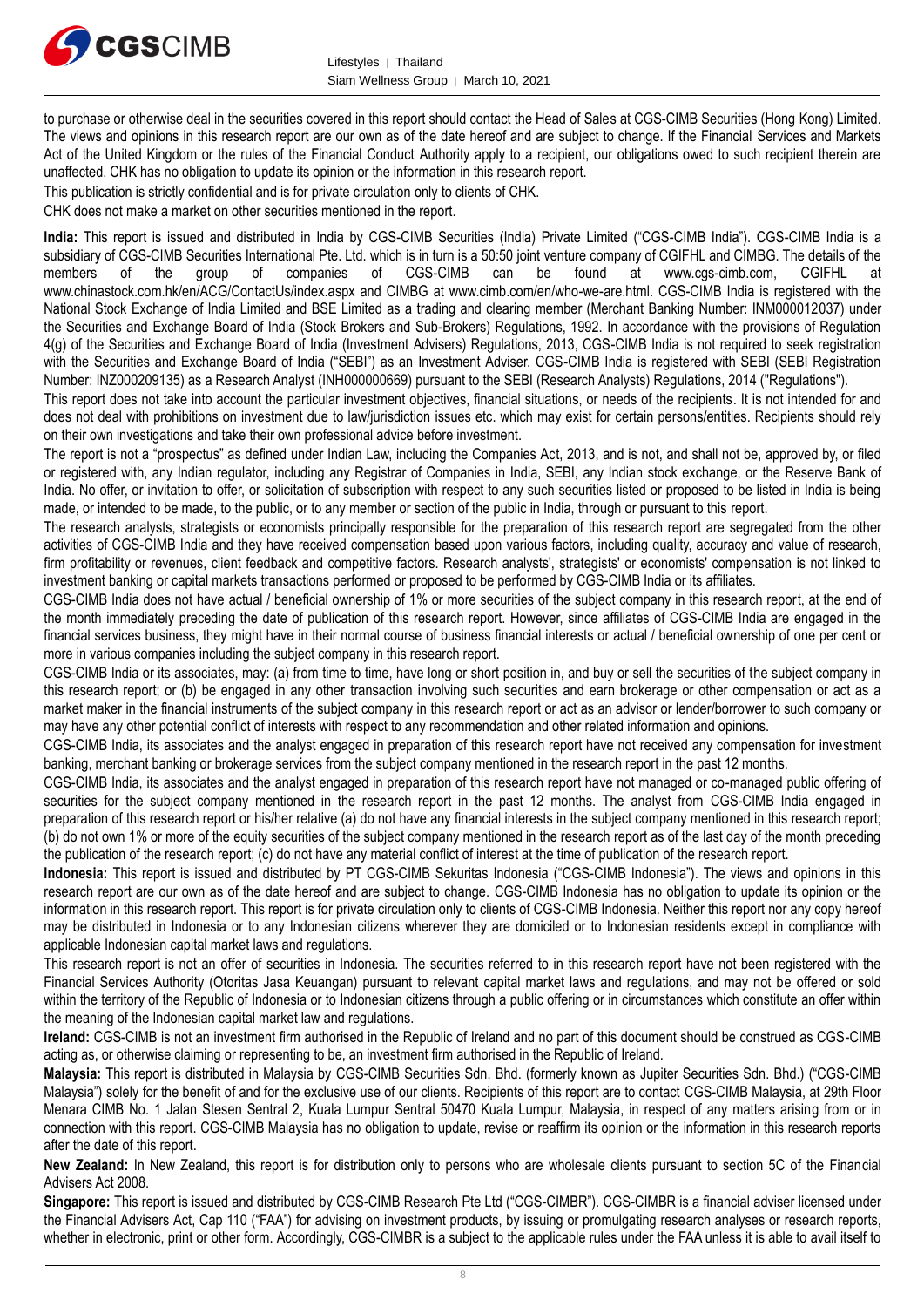

#### any prescribed exemptions.

Recipients of this report are to contact CGS-CIMB Research Pte Ltd, 50 Raffles Place, #16-02 Singapore Land Tower, Singapore in respect of any matters arising from, or in connection with this report. CGS-CIMBR has no obligation to update its opinion or the information in this research report. This publication is strictly confidential and is for private circulation only. If you have not been sent this report by CGS-CIMBR directly, you may not rely, use or disclose to anyone else this report or its contents.

If the recipient of this research report is not an accredited investor, expert investor or institutional investor, CGS-CIMBR accepts legal responsibility for the contents of the report without any disclaimer limiting or otherwise curtailing such legal responsibility. If the recipient is an accredited investor, expert investor or institutional investor, the recipient is deemed to acknowledge that CGS-CIMBR is exempt from certain requirements under the FAA and its attendant regulations, and as such, is exempt from complying with the following:

(a) Section 25 of the FAA (obligation to disclose product information);

(b) Section 27 (duty not to make recommendation with respect to any investment product without having a reasonable basis where you may be reasonably expected to rely on the recommendation) of the FAA;

- (c) MAS Notice on Information to Clients and Product Information Disclosure [Notice No. FAA-N03];
- (d) MAS Notice on Recommendation on Investment Products [Notice No. FAA-N16];
- (e) Section 36 (obligation on disclosure of interest in specified products), and

(f) any other laws, regulations, notices, directive, guidelines, circulars and practice notes which are relates to the above, to the extent permitted by applicable laws, as may be amended from time to time, and any other laws, regulations, notices, directive, guidelines, circulars, and practice notes as we may notify you from time to time. In addition, the recipient who is an accredited investor, expert investor or institutional investor acknowledges that as CGS-CIMBR is exempt from Section 27 of the FAA, the recipient will also not be able to file a civil claim against CGS-CIMBR for any loss or damage arising from the recipient's reliance on any recommendation made by CGS-CIMBR which would otherwise be a right that is available to the recipient under Section 27 of the FAA, the recipient will also not be able to file a civil claim against CGS-CIMBR for any loss or damage arising from the recipient's reliance on any recommendation made by CGS-CIMBR which would otherwise be a right that is available to the recipient under Section 27 of the FAA.

CGS-CIMBR, its affiliates and related corporations, their directors, associates, connected parties and/or employees may own or have positions in specified products of the company(ies) covered in this research report or any specified products related thereto and may from time to time add to or dispose of, or may be materially interested in, any such specified products. Further, CGS-CIMBR, its affiliates and its related corporations do and seek to do business with the company(ies) covered in this research report and may from time to time act as market maker or have assumed an underwriting commitment in specified products of such company(ies), may sell them to or buy them from customers on a principal basis and may also perform or seek to perform significant investment banking, advisory, underwriting or placement services for or relating to such company(ies) as well as solicit such investment, advisory or other services from any entity mentioned in this report.

As of March 9, 2021, CGS-CIMBR does not have a proprietary position in the recommended specified products in this report.

CGS-CIMBR does not make a market on the securities mentioned in the report.

**South Korea:** This report is issued and distributed in South Korea by CGS-CIMB Securities (Hong Kong) Limited, Korea Branch ("CGS-CIMB Korea") which is licensed as a cash equity broker, and regulated by the Financial Services Commission and Financial Supervisory Service of Korea. In South Korea, this report is for distribution only to professional investors under Article 9(5) of the Financial Investment Services and Capital Market Act of Korea ("FSCMA").

**Spain:** This document is a research report and it is addressed to institutional investors only. The research report is of a general nature and not personalised and does not constitute investment advice so, as the case may be, the recipient must seek proper advice before adopting any investment decision. This document does not constitute a public offering of securities.

CGS-CIMB is not registered with the Spanish Comision Nacional del Mercado de Valores to provide investment services.

**Sweden:** This report contains only marketing information and has not been approved by the Swedish Financial Supervisory Authority. The distribution of this report is not an offer to sell to any person in Sweden or a solicitation to any person in Sweden to buy any instruments described herein and may not be forwarded to the public in Sweden.

**Switzerland:** This report has not been prepared in accordance with the recognized self-regulatory minimal standards for research reports of banks issued by the Swiss Bankers' Association (Directives on the Independence of Financial Research).

**Thailand:** This report is issued and distributed by CGS-CIMB Securities (Thailand) Co. Ltd. ("CGS-CIMB Thailand") based upon sources believed to be reliable (but their accuracy, completeness or correctness is not guaranteed). The statements or expressions of opinion herein were arrived at after due and careful consideration for use as information for investment. Such opinions are subject to change without notice and CGS-CIMB Thailand has no obligation to update its opinion or the information in this research report.

CGS-CIMB Thailand may act or acts as Market Maker, and issuer and offerer of Derivative Warrants and Structured Note which may have the following securities as its underlying securities. Investors should carefully read and study the details of the derivative warrants in the prospectus before making investment decisions.

AAV, ADVANC, AEONTS, AMATA, AOT, AWC, BANPU, BBL, BCH, BCP, BCPG, BDMS, BEC, BEM, BGC, BGRIM, BH, BJC, BPP, BTS, CBG, CENTEL, CHG, CK, CKP, COM7, CPALL, CPF, CPN, DELTA, DTAC, EA, EGCO, EPG, ERW, ESSO, GFPT, GLOBAL, GPSC, GULF, GUNKUL, HANA, HMPRO, INTUCH, IRPC, IVL, JAS, JMT, KBANK, KCE, KKP, KTB, KTC, LH, MAJOR, MBK, MEGA, MINT, MTC, ORI, OSP, PLANB, PRM, PSH, PSL, PTG, PTT, PTTEP, PTTGC, QH, RATCH, RS, SAWAD, SCB, SCC, SGP, SPALI, SPRC, STA, STEC, STPI, SUPER, TASCO, TCAP, THAI, THANI, THG, TISCO, TKN, TMB, TOA, TOP, TPIPP, TQM, TRUE, TTW, TU, VGI, WHA, BEAUTY, JMART, LPN, SISB, WORK.

#### **Corporate Governance Report:**

The disclosure of the survey result of the Thai Institute of Directors Association ("IOD") regarding corporate governance is made pursuant to the policy of the Office of the Securities and Exchange Commission. The survey of the IOD is based on the information of a company listed on the Stock Exchange of Thailand and the Market for Alternative Investment disclosed to the public and able to be accessed by a general public investor. The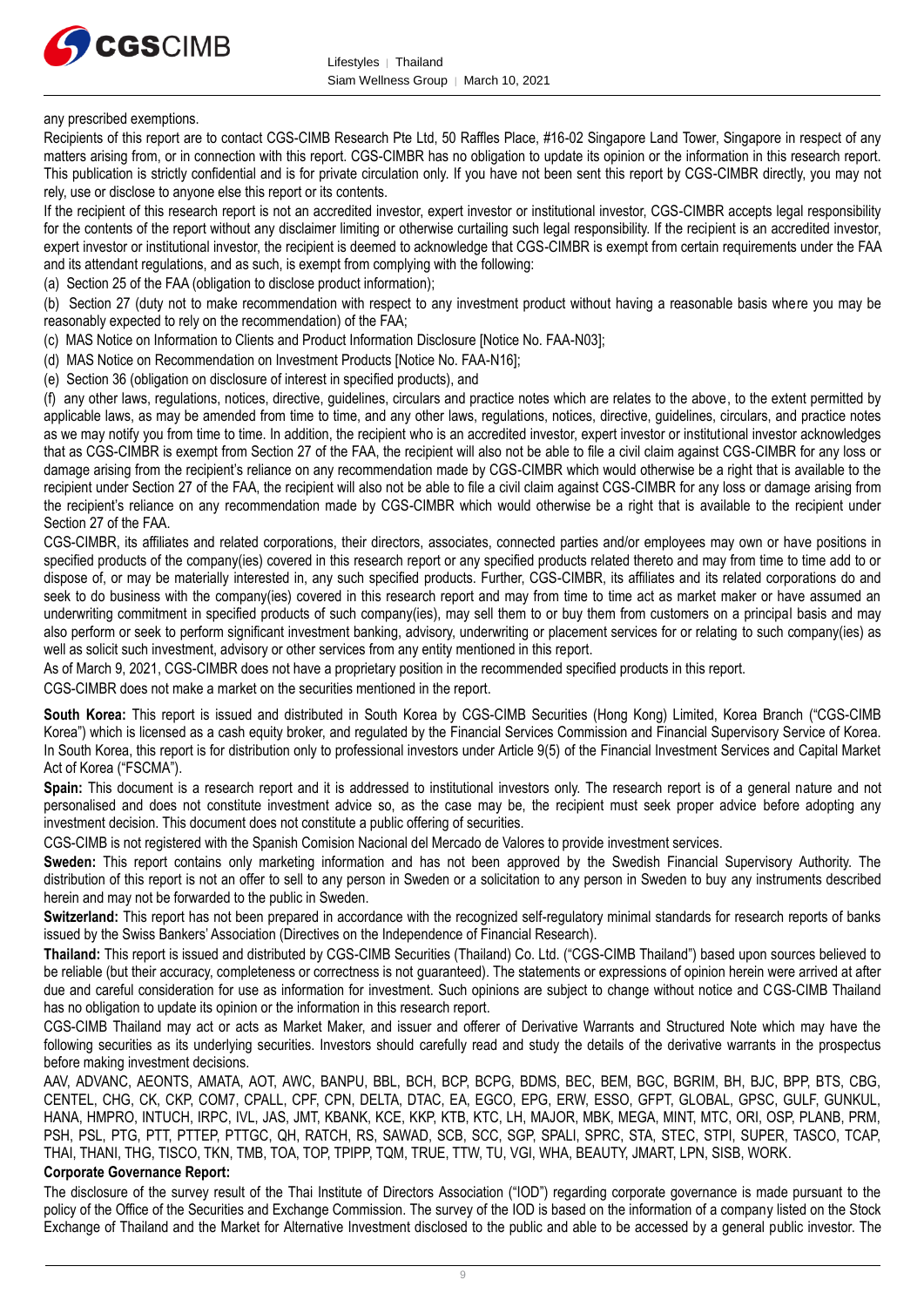

result, therefore, is from the perspective of a third party. It is not an evaluation of operation and is not based on inside information.

The survey result is as of the date appearing in the Corporate Governance Report of Thai Listed Companies. As a result, the survey result may be changed after that date. CGS-CIMB Thailand does not confirm nor certify the accuracy of such survey result.

| Score<br>Range: | م م<br>90<br>טעו | 80<br><b>RO</b><br>ັບ          | 70<br>$\overline{z}$ | --<br><b>Below</b><br>$\sim$<br>וט טו | Result<br>urve)<br>-No<br>◝<br> |
|-----------------|------------------|--------------------------------|----------------------|---------------------------------------|---------------------------------|
| scription.      | -xcellent        | ≟∩∩r<br><b>Ven</b><br>ouu<br>⊶ | Gooc                 | NI/<br>I 47 Z                         |                                 |

**United Arab Emirates:** The distributor of this report has not been approved or licensed by the UAE Central Bank or any other relevant licensing authorities or governmental agencies in the United Arab Emirates. This report is strictly private and confidential and has not been reviewed by, deposited or registered with UAE Central Bank or any other licensing authority or governmental agencies in the United Arab Emirates. This report is being issued outside the United Arab Emirates to a limited number of institutional investors and must not be provided to any person other than the original recipient and may not be reproduced or used for any other purpose. Further, the information contained in this report is not intended to lead to the sale of investments under any subscription agreement or the conclusion of any other contract of whatsoever nature within the territory of the United Arab Emirates.

**United Kingdom and European Economic Area (EEA):** In the United Kingdom and European Economic Area, this material is also being distributed by CGS-CIMB Securities (UK) Limited ("CGS-CIMB UK"). CGS-CIMB UK is authorized and regulated by the Financial Conduct Authority and its registered office is at 53 New Broad Street, London EC2M 1JJ. The material distributed by CGS-CIMB UK has been prepared in accordance with CGS-CIMB's policies for managing conflicts of interest arising as a result of publication and distribution of this material. This material is for distribution only to, and is solely directed at, selected persons on the basis that those persons: (a) are eligible counterparties and professional clients of CGS-CIMB UK; (b) have professional experience in matters relating to investments falling within Article 19(5) of the Financial Services and Markets Act 2000 (Financial Promotion) Order 2005 (as amended, the "Order"), (c) fall within Article 49(2)(a) to (d) ("high net worth companies, unincorporated associations etc") of the Order; (d) are outside the United Kingdom subject to relevant regulation in each jurisdiction, material(all such persons together being referred to as "relevant persons"). This material is directed only at relevant persons and must not be acted on or relied on by persons who are not relevant persons. Any investment or investment activity to which this material relates is available only to relevant persons and will be engaged in only with relevant persons.

This material is categorised as non-independent for the purposes of CGS-CIMB UK and therefore does not provide an impartial or objective assessment of the subject matter and does not constitute independent research. Consequently, this material has not been prepared in accordance with legal requirements designed to promote the independence of research and will not be subject to any prohibition on dealing ahead of the dissemination of research. Therefore, this material is considered a marketing communication.

**United States:** This research report is distributed in the United States of America by CGS-CIMB Securities (USA) Inc, a U.S. registered brokerdealer and an affiliate of CGS-CIMB Securities Sdn. Bhd. (formerly known as Jupiter Securities Sdn. Bhd.), CGS-CIMB Research Pte Ltd, PT CGS-CIMB Sekuritas Indonesia, CGS-CIMB Securities (Thailand) Co. Ltd, CGS-CIMB Securities (Hong Kong) Limited and CGS-CIMB Securities (India) Private Limited, and is distributed solely to persons who qualify as "U.S. Institutional Investors" as defined in Rule 15a-6 under the Securities and Exchange Act of 1934. This communication is only for Institutional Investors whose ordinary business activities involve investing in shares, bonds, and associated securities and/or derivative securities and who have professional experience in such investments. Any person who is not a U.S. Institutional Investor or Major Institutional Investor must not rely on this communication. The delivery of this research report to any person in the United States of America is not a recommendation to effect any transactions in the securities discussed herein, or an endorsement of any opinion expressed herein. CGS-CIMB Securities (USA) Inc, is a FINRA/SIPC member and takes responsibility for the content of this report. For further information or to place an order in any of the above-mentioned securities please contact a registered representative of CGS-CIMB Securities (USA) Inc.

CGS-CIMB Securities (USA) Inc. does not make a market on other securities mentioned in the report.

CGS-CIMB Securities (USA) Inc. has not managed or co-managed a public offering of any of the securities mentioned in the past 12 months.

CGS-CIMB Securities (USA) Inc. has not received compensation for investment banking services from any of the company mentioned in the past 12 months.

CGS-CIMB Securities (USA) Inc. neither expects to receive nor intends to seek compensation for investment banking services from any of the company mentioned within the next 3 months.

**United States Third-Party Disclaimer:** If this report is distributed in the United States of America by Raymond James & Associates, Inc ("RJA"), this report is third-party research prepared for and distributed in the United States of America by RJA pursuant to an arrangement between RJA and CGS-CIMB Securities International Pte. Ltd. ("CGS-CIMB"). CGS-CIMB is not an affiliate of RJA. This report is distributed solely to persons who qualify as "U.S. Institutional Investors" or as "Major U.S. Institutional Investors" as defined in Rule 15a-6 under the Securities and Exchange Act of 1934, as amended. This communication is only for U.S. Institutional Investors or Major U.S. Institutional Investor whose ordinary business activities involve investing in shares, bonds, and associated securities and/or derivative securities and who have professional experience in such investments. Any person who is not a U.S. Institutional Investor or Major U.S. Institutional Investor must not rely on this communication. The delivery of this report to any person in the U.S. is not a recommendation to effect any transactions in the securities discussed herein, or an endorsement of any opinion expressed herein. If you are receiving this report in the U.S from RJA, a FINRA/SIPC member, it takes responsibility for the content of this report. For further information or to place an order in any of the above-mentioned securities please contact a registered representative of CGS-CIMB Securities (USA) Inc. or RJA. <https://raymondjames.com/InternationalEquityDisclosures>

**Other jurisdictions:** In any other jurisdictions, except if otherwise restricted by laws or regulations, this report is only for distribution to professional, institutional or sophisticated investors as defined in the laws and regulations of such jurisdictions.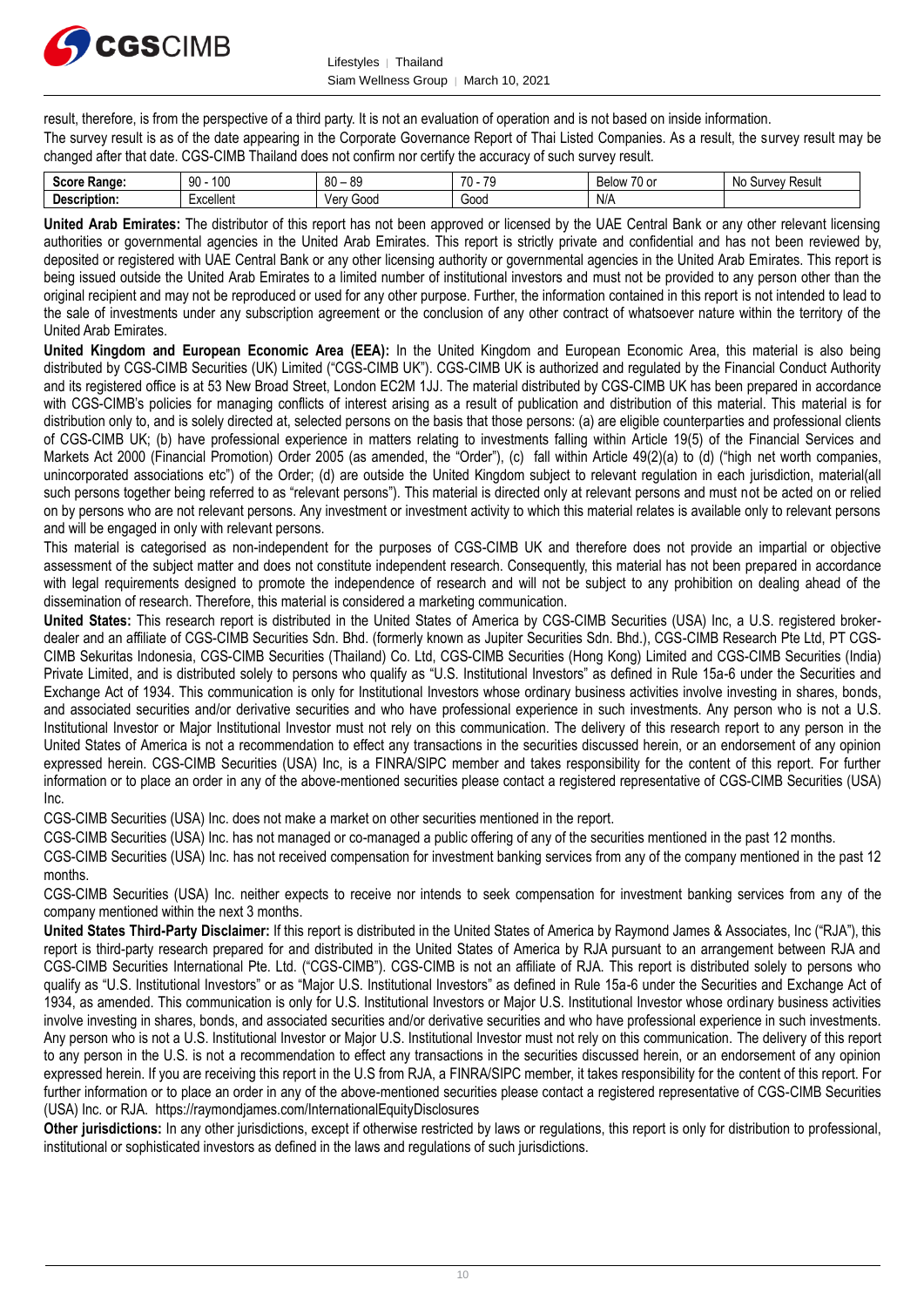

Lifestyles | Thailand Siam Wellness Group │ March 10, 2021

|                                                                                                    | Lifestvles<br>Thailand               |                                |
|----------------------------------------------------------------------------------------------------|--------------------------------------|--------------------------------|
|                                                                                                    | Siam Wellness Group   March 10, 2021 |                                |
|                                                                                                    |                                      |                                |
| Distribution of stock ratings and investment banking clients for quarter ended on 31 December 2020 |                                      |                                |
| 688 companies under coverage for quarter ended on 31 December 2020                                 |                                      |                                |
|                                                                                                    | Rating Distribution (%)              | Investment Banking clients (%) |
| Add                                                                                                | 67.0%                                | 0.9%                           |
| Hold                                                                                               | 21.7%                                | $0.0\%$                        |
| Reduce                                                                                             | 11.3%                                | 0.3%                           |

**Spitzer Chart for stock being researched ( 2 year data )**



#### **Corporate Governance Report of Thai Listed Companies (CGR). CG Rating by the Thai Institute of Directors Association (Thai IOD) in 2020, Anti-Corruption 2020**

**ADVANC** – Excellent, Certified, **AEONTS** – Good, n/a, **AH** – Very Good, n/a, **AMATA** – Excellent, Declared, **ANAN** – Excellent, Declared, **AOT** – Excellent, n/a, **AP** – Excellent, Certified, **ASP** – Very Good, Certified, **AU** – Good, n/a, **BAM** – not available, n/a, **BANPU** – Excellent, Certified, **BAY** – Excellent, Certified, **BBL** – Very Good, Certified, **BCH** – Good, Certified, **BCP** - Excellent, Certified, **BCPG** – Excellent, Certified, **BDMS** – Very Good, n/a, **BEAUTY** – Good, n/a, **BEC** – Very Good, n/a, **BEM** – Excellent, n/a, **BGRIM** – Very Good, Certified, **BH** - Good, n/a, **BJC** – Very Good, n/a, **BJCHI** – Very Good, Certified, **BLA** – Very Good, Certified, **BPP** – Very Good, Certified, **BR** - Good, n/a, **BTS** - Excellent, Certified, **CBG** – Very Good, n/a, **CCET** – Good, n/a, **CENTEL** – Very Good, Certified, **CHAYO** - Good, n/a, **CHG** – Very Good, n/a, **CK** – Excellent, n/a, **COL** – Excellent, Certified, **CPALL** – Excellent, Certified, **CPF** – Excellent, Certified, **CPN** - Excellent, Certified, **CPNREIT** – not available, n/a, **CRC** – not available, n/a, **DELTA** - Excellent, Certified, **DEMCO** – Excellent, Certified, **DDD** – Very Good, Declared, **DIF** – not available, n/a, **DOHOME** – not available, n/a, **DREIT** – not available, n/a, **DTAC** – Excellent, Certified, **EA** – Excellent, Declared, **ECL** – Very Good, Certified, **EGCO** - Excellent, Certified, **EPG** – Very Good, n/a, **ERW** – Very Good, Declared, **GFPT** - Excellent, Certified, **GGC** – Excellent, Certified, **GLOBAL** – Very Good, n/a, **GPSC** – Excellent, Certified, **GULF** – Very Good, n/a, **GUNKUL** – Excellent, Certified, **HANA** - Excellent, Certified, **HMPRO** - Excellent, Certified, **HUMAN** – Good, n/a, **ICHI** – Excellent, Certified, **III** – Excellent, n/a, **INTUCH** - Excellent, Certified, **IRPC** – Excellent, Certified, **ITD** – Very Good, n/a, **IVL** - Excellent, Certified, **JASIF** – not available, n/a, **JKN** – Excellent, Declared, **KBANK** - Excellent, Certified, **KCE** - Excellent, Certified, **KEX** – not available, n/a, **KKP** – Excellent, Certified, **KSL** – Excellent, Certified, **KTB** - Excellent, Certified, **KTC** – Excellent, Certified, **LH** - Excellent, n/a, **LPN** – Excellent, Certified, **M** – Very Good, Certified, **MACO** – Very Good, n/a, **MAJOR** – Very Good, Declared, **MAKRO** – Excellent, Certified, **MALEE** – Excellent, Certified, **MC** – Excellent, Certified, **MEGA** – Very Good, n/a, **MINT** - Excellent, Certified, **MTC** – Excellent, Certified, **NETBAY** – Very Good, n/a, **NRF** – not available, n/a, **OSP** – Very Good, n/a, **PLANB** – Excellent, Certified, **PLAT** – Very Good, Certified, **PRINC** – Very Good, Certified, **PR9** – Excellent, n/a, **PSH** – Excellent, Certified, **PSTC** – Very Good, Certified, **PTT** - Excellent, Certified, **PTTEP** - Excellent, Certified, **PTTGC** - Excellent, Certified, **PTTOR** – not available, n/a, **QH** – Excellent, Certified, **RATCH** – Excellent, Certified, **RBF** – not available, n/a, **RS** – Excellent, n/a, **RSP** – not available, n/a, **S** – Excellent, n/a, **SAK** – not available, n/a, **SAPPE** – Very Good, Declared, **SAT** – Excellent, Certified, **SAWAD** – Very Good, n/a, **SC** – Excellent, Certified, **SCB** - Excellent, Certified, **SCC** – Excellent, Certified, **SCGP** – not available, n/a, **SCN** – Excellent, Certified, **SF** – Good, n/a, **SHR** – not available, n/a, **SIRI** – Very Good, Certified, **SPA** - Good, n/a, **SPALI** - Excellent, n/a, **SPRC** – Excellent, Certified, **SSP** - Good, Declared, **STA** – Very Good, Certified, **STEC** – Excellent, n/a, **SVI** – Excellent, Certified, **TASCO** – Excellent, Certified, **TCAP** – Excellent, Certified, **THANI** – Excellent, Certified, **THCOM** – Excellent, Certified, **TIPCO** – Very Good, Certified, **TISCO** - Excellent, Certified, **TKN** – Very Good, n/a, **TMB** - Excellent, Certified, **TNR** – Very Good, Certified, **TOP** - Excellent, Certified, **TPCH** – Good, n/a, **TPIPP** – not available, n/a, **TRUE** – Excellent, Certified, **TU** – Excellent, Certified, **TVO** – Excellent, Certified, **UNIQ** – not available, n/a, **VGI** – Excellent, Certified, **WHA** – Excellent, Certified, **WHART** – not available, n/a, **WICE** – Excellent, Certified, **WORK** – Good, n/a.

1 [CG Score 2020 from Thai Institute of Directors Association \(IOD\)](http://www.thai-iod.com/imgUpload/Brochure%20CGR%202019%20Resized.pdf)

2 AGM Level 2019 from Thai Investors Association

xx

<sup>3</sup> Companies participating in Thailand's Private Sector Collective Action Coalition Against Corruption programme (Thai CAC) under Thai Institute of Directors (as of June 24, 2019) are categorised into:

companies that have declared their intention to join CAC, and companies certified by CAC.

<sup>4</sup> [The Stock Exchange of Thailand : the record of listed companies with corporate sustainable development "Thai sustainability Investment 2019" included:](http://www.set.or.th/sustainable_dev/en/sr/sri/tsi_p1.html)

SET and mai listed companies passed the assessment conducted by the Stock Exchange of Thailand: THSI (SET) and THSI (mai)

SET listed companies passed the assessment conducted by the Dow Jones Sustainability Indices (DJSI)